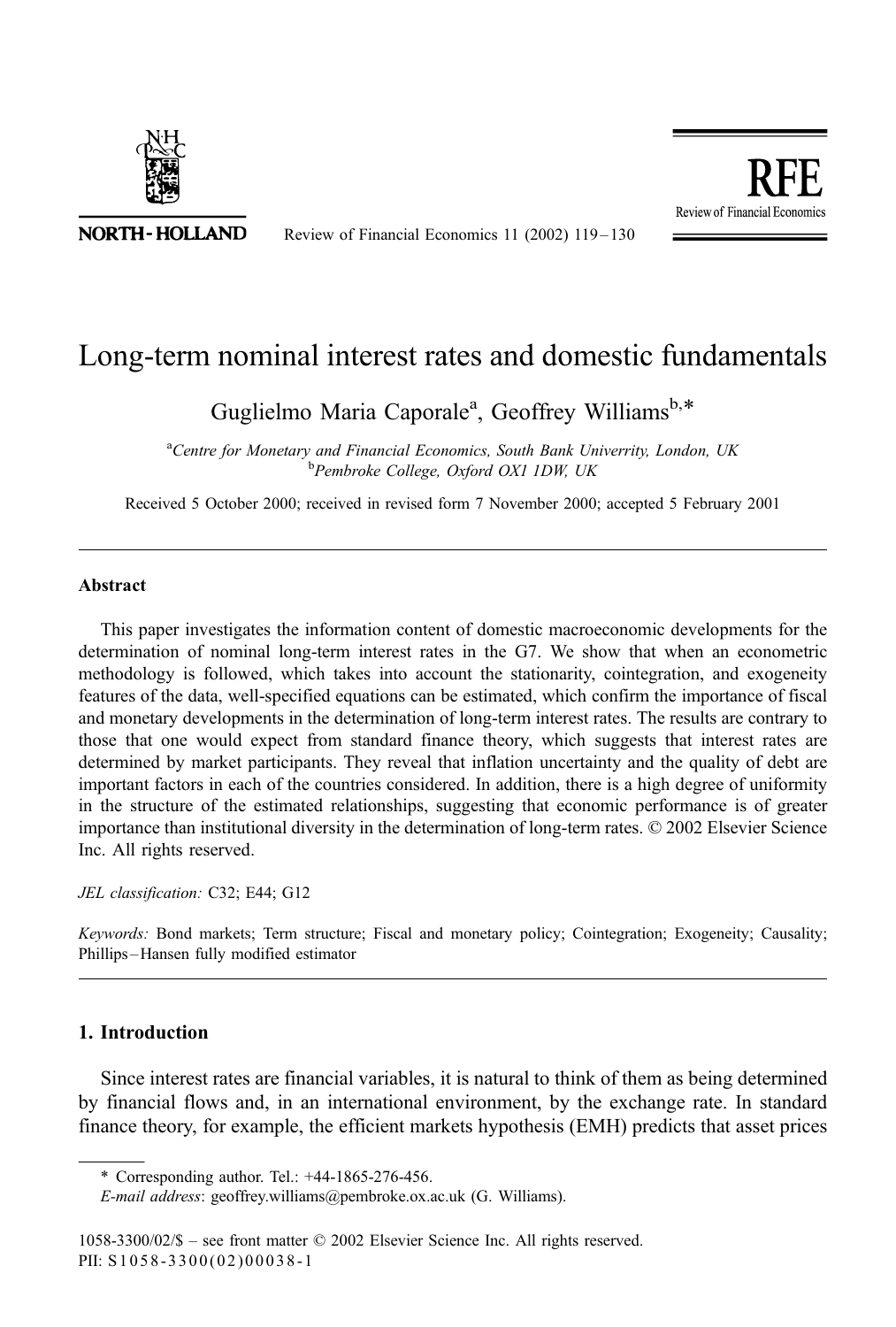will reflect all relevant market information and will be determined by arbitrage amongst market participants. It is therefore often claimed that the behaviour of interest rates will not be affected in an obvious way by domestic macroeconomic variables such as inflation, budget deficits, the stock of debt, or growth performance.

However, it is equally plausible to assume that the risk premia associated with the term of a bond are linked to policy developments, especially budgetary positions, which have implications for the sustainability of fiscal policy in individual countries. This would suggest that macroeconomic performance is likely to be crucial for developments in bond markets.

In this paper, we focus on interest rate determination in individual countries and attempt to explain it in terms of macroeconomic developments. To capture the possible impact of domestic economic performance, we allow long-term rates to be influenced by economic growth, inflation, and short-term rates, and we look at not only the budget deficit, which is a flow variable, but also the stock of accumulated debt. This can be viewed as a proxy for country risk, since it is an element of judgement for investors when determining the share of a given country's bonds in their portfolio. On the one hand, if a given country's debt to GDP ratio is high, Treasury bonds will be riskier, and an additional premium will be required, resulting in a positive relationship between these two variables. Alternatively, portfolio theory predicts that if new issues of debt are of high quality, investors may switch into them away from poorer quality debt, that is, good quality debt will drive out poor quality debt. The share of high-risk debt in investors' portfolios will fall, reducing the risk premium, and the price of new issues will rise so reducing the yield. We might therefore observe a negative relationship between the debt ratio and the interest rate.

Using a proxy avoids the problem of finding an adequate direct measure of the default factor. In other empirical studies, for example, Giovannini and Piga (1994), this is normally obtained by comparing the yields of bonds issued in the same currency by different countries although such issues are often very illiquid. Alternatively, Favero, Giavazzi, and Sparenta (1997) derive a proxy as a residual category, having subtracted the expectations of exchange rate depreciation and withholding taxes from the total spread.

The present study is also related to the large body of literature, which examines the relationship between fiscal variables and interest rates in order to test the Barro-Ricardian Equivalence Hypothesis, surveyed extensively in Seater (1993). The framework that we adopt allows us to test this hypothesis by examining the neutrality of long-term rates with respect to government borrowing.

Our empirical approach adopts a single-equation framework but corrects for possible shortcomings in previous studies such as Correia-Nunes and Stemitsiotis (1995), the results of which are vitiated by their failure to deal properly with the nonstationarity, cointegration, and exogeneity features of the data when estimating single equations. Asymptotic inference is affected by the presence of unit roots and cointegration of the series involved. In particular, Phillips (1991) argues that using single-equation techniques in a cointegrated framework where some of the regressors are not exogenous will import bias and nuisance parameters into the limiting distributions of the estimators the consequences of which are more serious than in the context of classical regression. Our econometric approach tackles these issues directly.